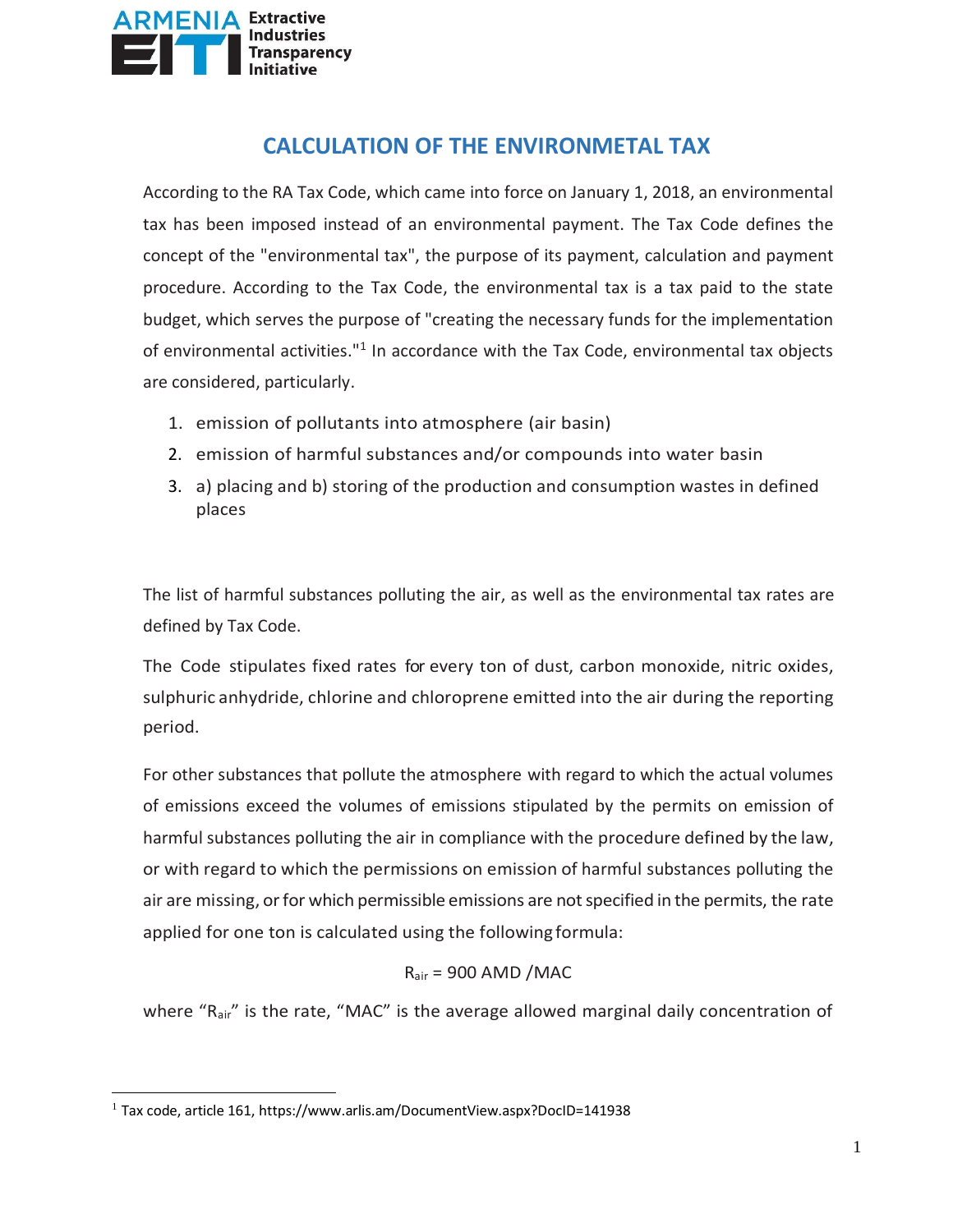

the given substance in the air<sup>2</sup>.

For the emission of harmful substances polluting the air basin on the territory of Yerevan and national parks the rates are increased 1.5 times<sup>3</sup>.

The RA tax Code stipulates fixed rates for leakage of one ton of dependent substances, ammonium nitrogen, petrochemical products, copper, zinc, sulphates, chlorides, nitrites, nitrates, phosphorus, detergents, heavy metal salts, as well as cyanide and cyanide compounds into water basin during the reporting period. 4

For all the other hazardous substances and compounds for which the actual volumes of emissions exceed the volumes of allowed marginal emissions of hazardous substances in waste waters stipulated by water use permits, or water use permits regarding emissions are missing, or water use permits do not define the allowed marginal volumes of emissions, or the volumes of permissible leakage limits provided by the rules for the use of drainage systems and the treatment of wastewater treatment are not specified, the rates applied per one ton are calculated using the following formula:

$$
R_{\text{water}} = 10\,000\,\text{AMD} / \text{MACF}
$$

where: "R<sub>water</sub>" is the rate, "MACF" is the marginal allowed concentration of the given substance or compound in the water used for fish industry<sup>5</sup>.

For the emissions of hazardous substances and compounds into Sevan lake water collection basin, Hrazdan and Getar rivers on the territory of Hrazdan gorge the rates are doubled<sup>6</sup>.

The Tax Code also stipulates the rates of environmental tax for placing (storing) each ton of production and (or) consumption wastes in the reporting period in the specially allocated areas (with the exception of manufacturing areas) in compliance with the defined order. The Tax Code also defines the tax rates for one-time storage in accordance with the established procedure during the reporting period of each ton of production and (or) consumption waste (except for subsoil use wastes) in manufacturing areas, environmental tax rates for one-time placing or storage in specially allocated areas: in tailing dumps, industrial landfills,

 $\overline{a}$ 

<sup>2</sup> Tax Code, aricle 167

 $3$  ibid., art. 167, part 2

 $<sup>4</sup>$  bid, art. 169, part 1</sup>

<sup>5</sup> bid, art. 169, part 1

 $6$  bid, art. 169, part 2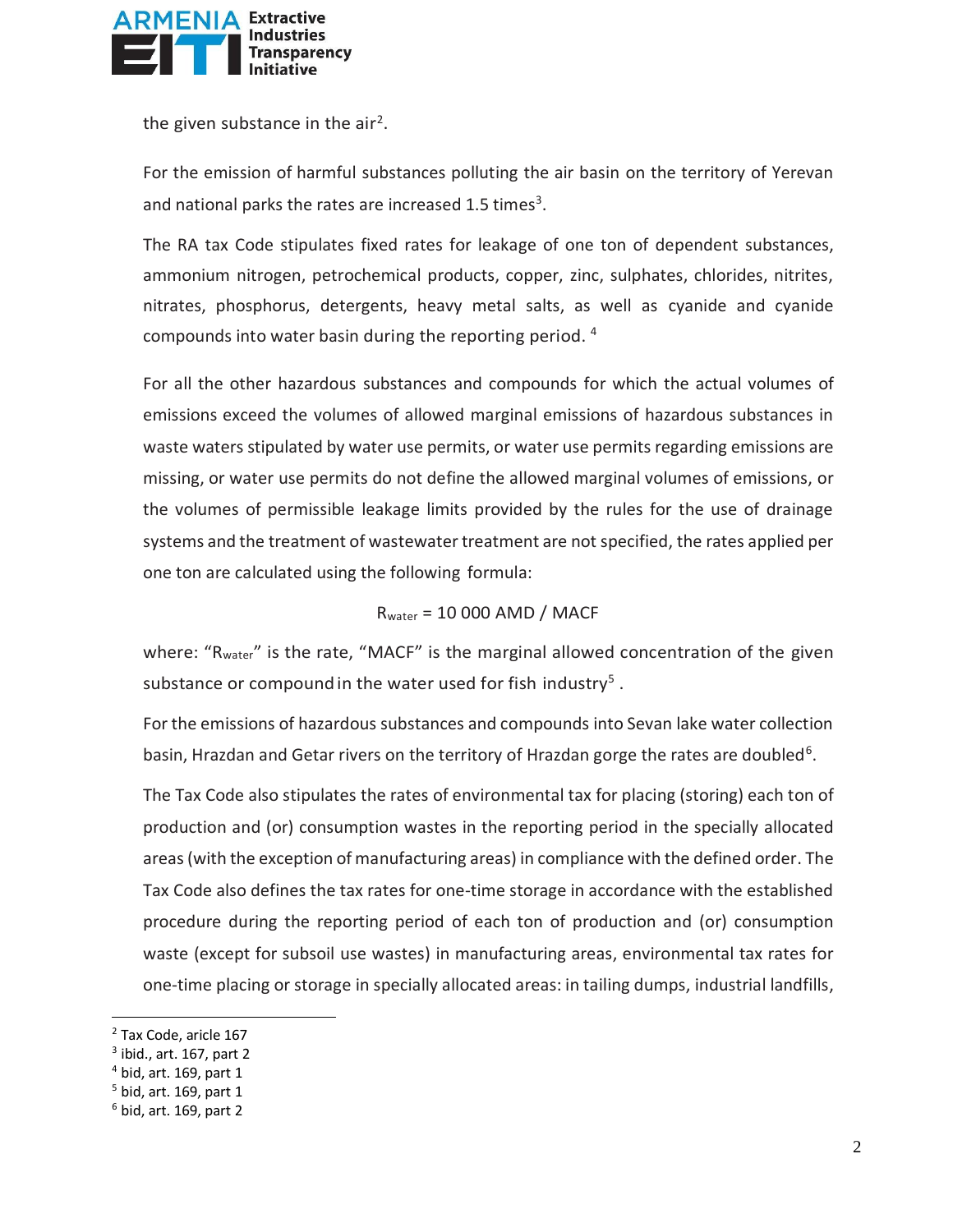

waste rock sites և (or) in similar places. The rates set for the latter will come into force on January 1, 2021. Until then The environmental tax for placing (storage) of each ton of production and consumption waste in manufacturing areas is subject to calculation at the rates specified in Article 3 (b) of the RA Law on Environmental Payment Rates.

# **ENVIRONMENTAL TAX RATES**

#### **The rates for eachton of dust, carbon monoxide, nitric oxides,sulphuric anhydride, chlorine, chloroprene and other pollutants emitted into the air stipulated by the Tax Code**

| <b>AIR POLLUTANTS</b>                                                                                                                                                                                                                                                                                                                                                                                      | Rate for each ton emitted<br>in the reported period<br>(AMD)                                                                                                                                |  |
|------------------------------------------------------------------------------------------------------------------------------------------------------------------------------------------------------------------------------------------------------------------------------------------------------------------------------------------------------------------------------------------------------------|---------------------------------------------------------------------------------------------------------------------------------------------------------------------------------------------|--|
| Dust                                                                                                                                                                                                                                                                                                                                                                                                       | 1800                                                                                                                                                                                        |  |
| Carbon monoxide<br>Nitric oxides                                                                                                                                                                                                                                                                                                                                                                           | 240<br>14 800                                                                                                                                                                               |  |
| Ssulphuric anhydride                                                                                                                                                                                                                                                                                                                                                                                       | 1800                                                                                                                                                                                        |  |
| Chlorine<br>Chloroprene                                                                                                                                                                                                                                                                                                                                                                                    | 12 000<br>90 000                                                                                                                                                                            |  |
| For all other substances with regard to which the actual volumes of<br>emissions exceed the volumes of emissions stipulated by the permits on<br>emission of pollutants into the air in compliance with the procedure<br>defined by the law, or with regard to which there are no permits for<br>the emission of harmful substances into the air, or permits do not<br>specify permissible limit emissions | $R_{\text{air}}$ = 900 AMD /MAC<br>where " $R_{air}$ " is the<br>rate, "MAC" is the<br>average allowed<br>marginal<br>daily<br>concentration of<br>the<br>given<br>substance in the<br>air. |  |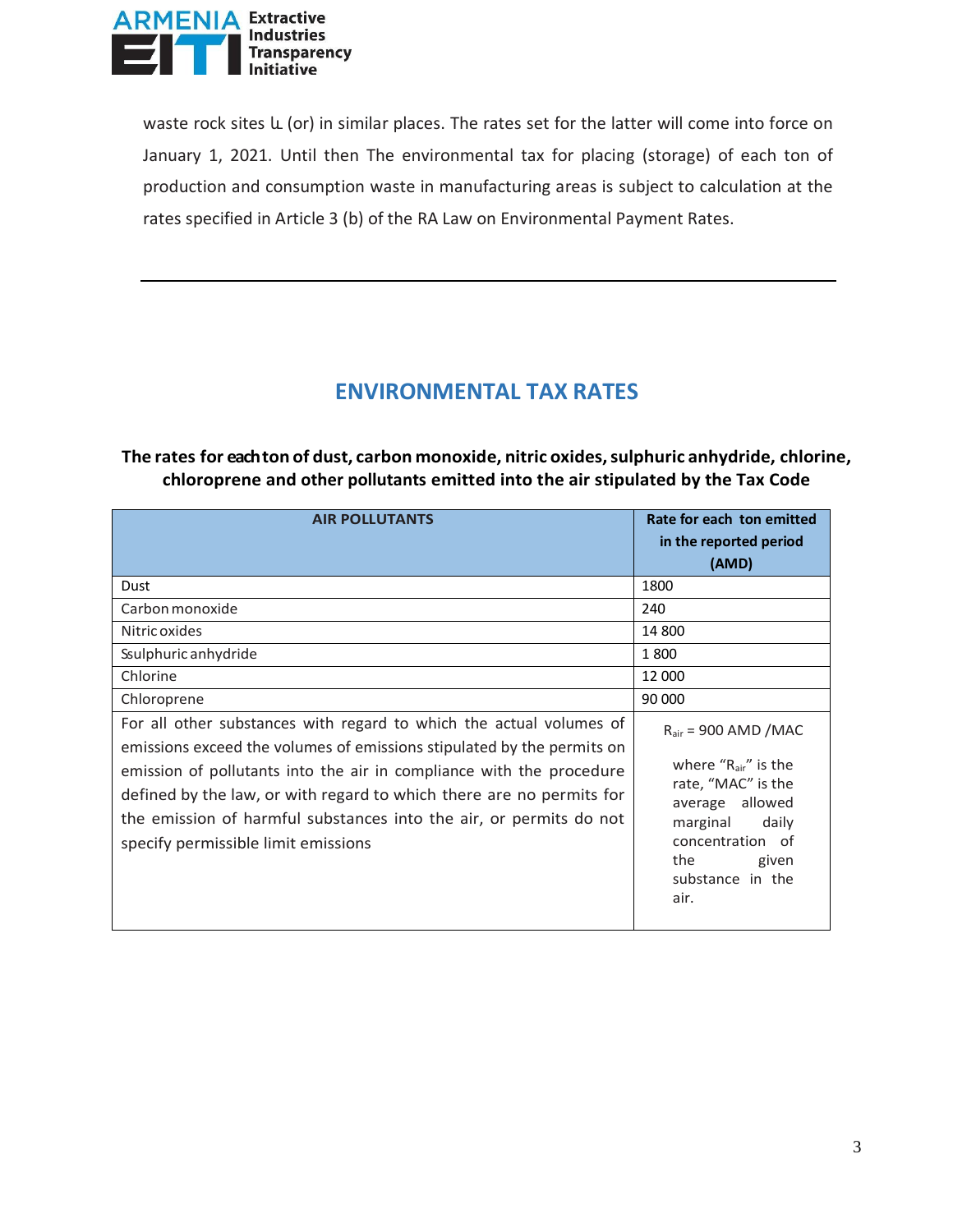

**The environmental tax for the emissions of harmful substances into atmosphere from the vehicles registered (operated) in the Republic of Armenia is calculated by the following rates**

| Trucks' group                                                                                              | <b>Annual rate (AMD)</b> |
|------------------------------------------------------------------------------------------------------------|--------------------------|
| Vehicles for cargo transportation, the maximum weight of which does not<br>exceed 3.5 tons                 | 5000                     |
| Vehicles intended for cargo transportation with more than weight of 3.5<br>tons, but not more than 12 tons | 10000                    |
| Vehicles intended for cargo transportation with a maximum weight of<br>more than 12 tons                   | 15000                    |

### **The rates for each ton of suspended substances, ammonium nitrogen, petrochemical products, copper, zinc, sulphates, chlorides, nitrites, nitrates, phosphorus, detergents, heavy metal salts, as well as cyanide and cyanide compounds into water basin and (or) centralized drainage networks և other water systems stipulated by the Tax Code**

| <b>WATER POLLUTANTS</b>                                         | Rate for each ton emitted in the<br>reported period (AMD) |  |
|-----------------------------------------------------------------|-----------------------------------------------------------|--|
| Suspended substances                                            | 5,300                                                     |  |
| Ammonium nitrogen                                               | 5,100                                                     |  |
| Biological demand for oxygen                                    | 18,400                                                    |  |
| Petrochemical products                                          | 204,600                                                   |  |
| Copper                                                          | 1,023,900                                                 |  |
| Zinc                                                            | 1,023,900                                                 |  |
| Sulphates                                                       | 100                                                       |  |
| Chlorides                                                       | 30                                                        |  |
| <b>Nitrites</b>                                                 | 511,500                                                   |  |
| <b>Nitrates</b>                                                 | 1,100                                                     |  |
| Phosphorus                                                      | 40,000                                                    |  |
| Detergents                                                      | 102,300                                                   |  |
| Heavy metal salts                                               | 511,500                                                   |  |
| cyanide and cyanide compounds                                   | 511,500                                                   |  |
| For all the other hazardous substances and compounds for which  | $Rwater = 10 000 AMD / MACF$                              |  |
| the actual volumes of emissions exceed the volumes of allowed   | where: "Rwater" is the rate, "MACF" is                    |  |
| marginal emissions of hazardous substances in waste waters      | the<br>marginal<br>allowed                                |  |
| stipulated by water use permits, or water use permits regarding | concentration<br>of the<br>given                          |  |
| emissions are missing, or water use permits do not define the   | substance or compound in the                              |  |
| allowed marginal volumes of emissions, or the volumes of        | water used for fish industry                              |  |
| permissible leakage limits provided by the rules for the use of |                                                           |  |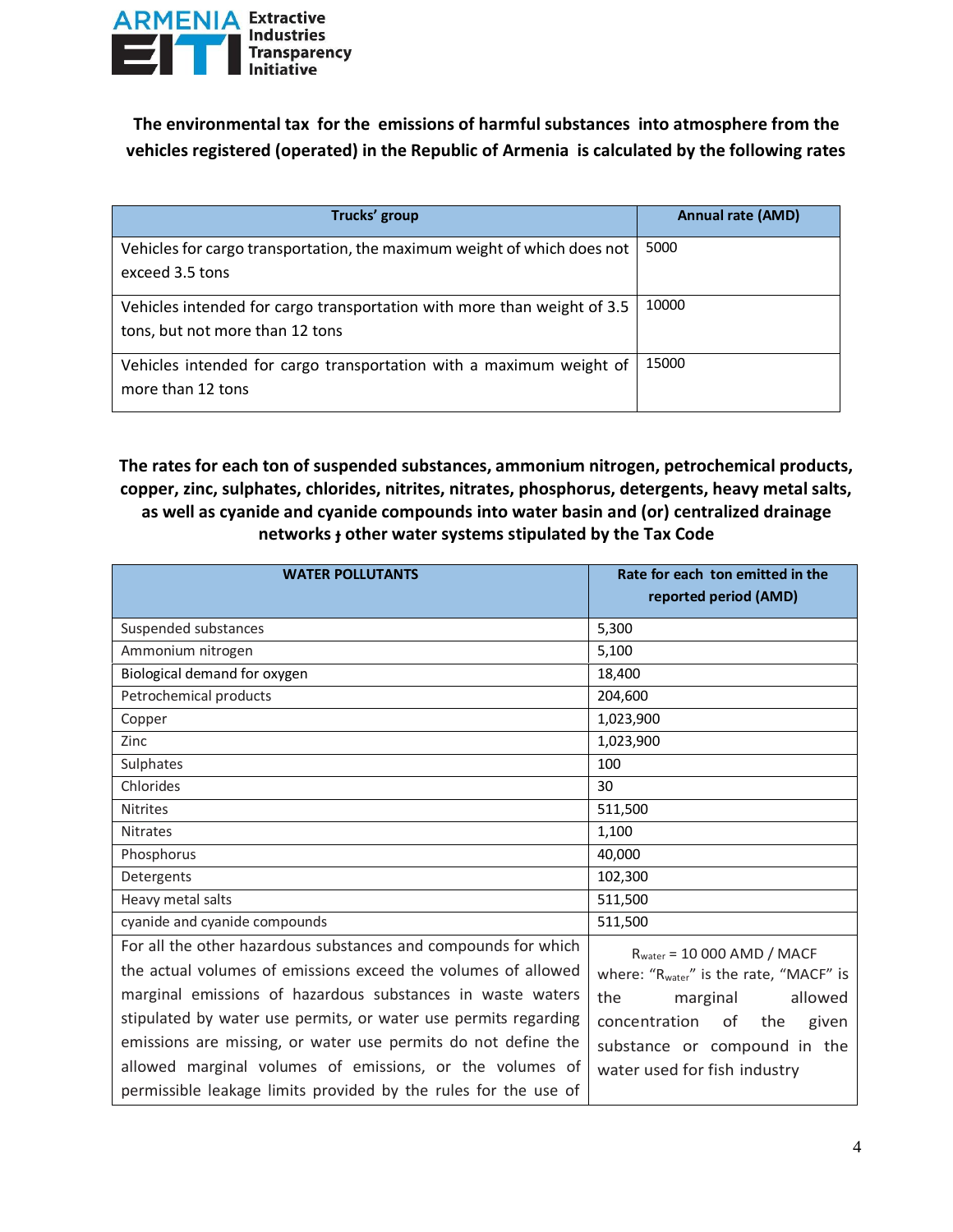

| drainage systems and the treatment of wastewater treatment are |  |
|----------------------------------------------------------------|--|
| not specified                                                  |  |

#### **Environmental tax rates for placing of production and (or) consumption wastes in specially allocated areas: places of waste disposal, polygons, waste accumulators, landfills, complexes and (or) constructions**

| Production and consumption wastes as per hazard class                            | Rate for each ton (AMD) |
|----------------------------------------------------------------------------------|-------------------------|
| First class hazardous wastes                                                     | 48,000                  |
| Second class hazardous wastes                                                    | 24,000                  |
| Third class hazardous wastes                                                     | 4,800                   |
| Fourth class hazardous wastes (except of the non-disposable wastes generated     | 1,500 dram              |
| by individuals for the operators who carry out garbage collection and sanitation |                         |
| works)                                                                           |                         |
| Non-hazardous wastes (except of the sorted wastes generated by the individuals   | 600 dram                |
| for the operators of subsoil use wastes, garbage collection and sanitation)      |                         |
| Sorted and non-disposable wastes generated by the individuals for the operators  | 60 dram                 |
| carrying out garbage collection and sanitation                                   |                         |

## **The environmental tax rates for one-time storage of the production and consumption wastes (except for subsoil use wastes) in the specially allocated areas will (starting from January 1, 2021)**

| Production and consumption wastes as per hazard class | Rate for each ton stored in the reported<br>period (AMD) |
|-------------------------------------------------------|----------------------------------------------------------|
| First class hazardous wastes                          | 62400                                                    |
| Second class hazardous wastes                         | 31200                                                    |
| Third class hazardous wastes                          | 6240                                                     |
| Fourth class hazardous wastes                         | 1950                                                     |
| Non-hazardous wastes                                  | 780                                                      |

**The environmental tax rates for one-time storage of the production and consumption wastes in the specially allocated areas: tailing dumps, industrial landfills, waste rock sites and (or) similar places (starting from January 1, 2021)**

**1) for non-metallic solid mineral deposits:**